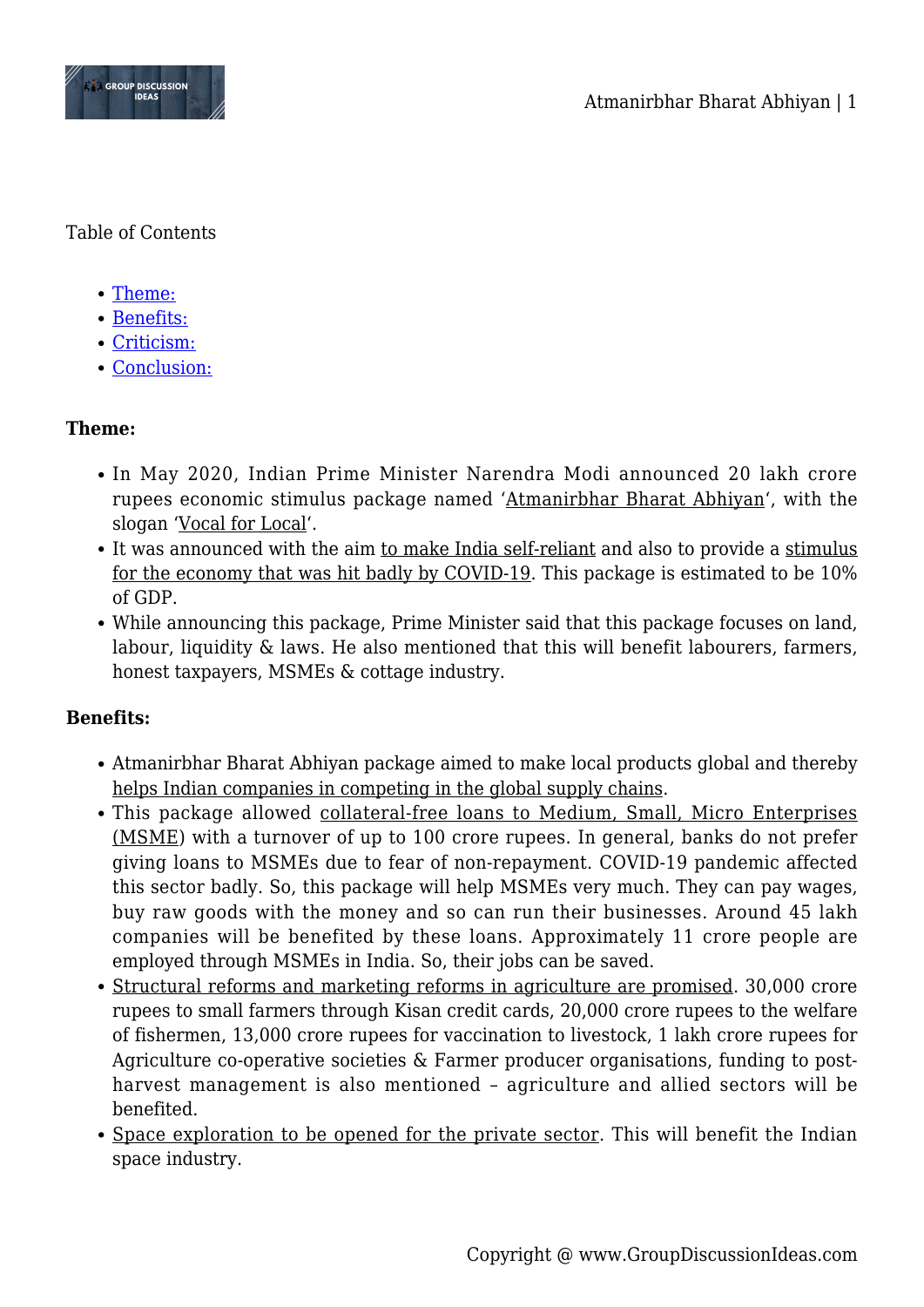

- Rs. 30,000 crores special liquidity facility is announced for stressed Non-banking Finance Companies (NBFCs).
- Rs. 90,000 crores liquidity plan is announced to provide loans for power discoms.
- Migrants workers are the worst hit during COVID-19 lockdown in India. So, free food supply to migrants is promised. 'One Nation – One Card' was launched, which allows people to take ration from anywhere in India.
- Shelter will be provided to migrants by the government.
- 5000 crore rupees credit facility is provided for street vendors.
- Additional 40,000 crore rupees were allotted for MGNREGA to provide employment to the returned migrants.
- More health institutions & labs will be established.

# **Criticism:**

- The main criticism for Atmanirbhar Bharat Abhiyan package is it is very similar to 'Make in India'. Critics argue that a different name is given to the same scheme.
- Most of these fundings are allotted just like a normal budget. So, including them in a special package has attracted criticism.
- Many sectors are opened to private players.
- There is no mention of research & development, which is very important to take important steps in revival of the economy.
- Companies of other countries may perceive this as a protectionist policy. They may feel apprehensive to invest in India.
- This package may not be sufficient in reviving the economy.
- Urban employment is ignored.

### **Conclusion:**

Due to COVID-19 pandemic, trade of goods and migration of people got disrupted and as a result, many countries started preparing for the future pandemics by diversifying supply chains and making themselves self-sufficient. So, Atmanirbhar Bharat Abhiyan is very much needed for India to transform itself into a self-reliant country. But this may not be sufficient to revive the economy and to rebuild livelihoods that are affected by the pandemic.

# **References:**

[https://www.thehindu.com/specials/the-hindu-explains-atmanirbhar-bharat-abhiyan-eco](https://www.thehindu.com/specials/the-hindu-explains-atmanirbhar-bharat-abhiyan-economic-relief-package/article31604774.ece) [nomic-relief-package/article31604774.ece](https://www.thehindu.com/specials/the-hindu-explains-atmanirbhar-bharat-abhiyan-economic-relief-package/article31604774.ece)